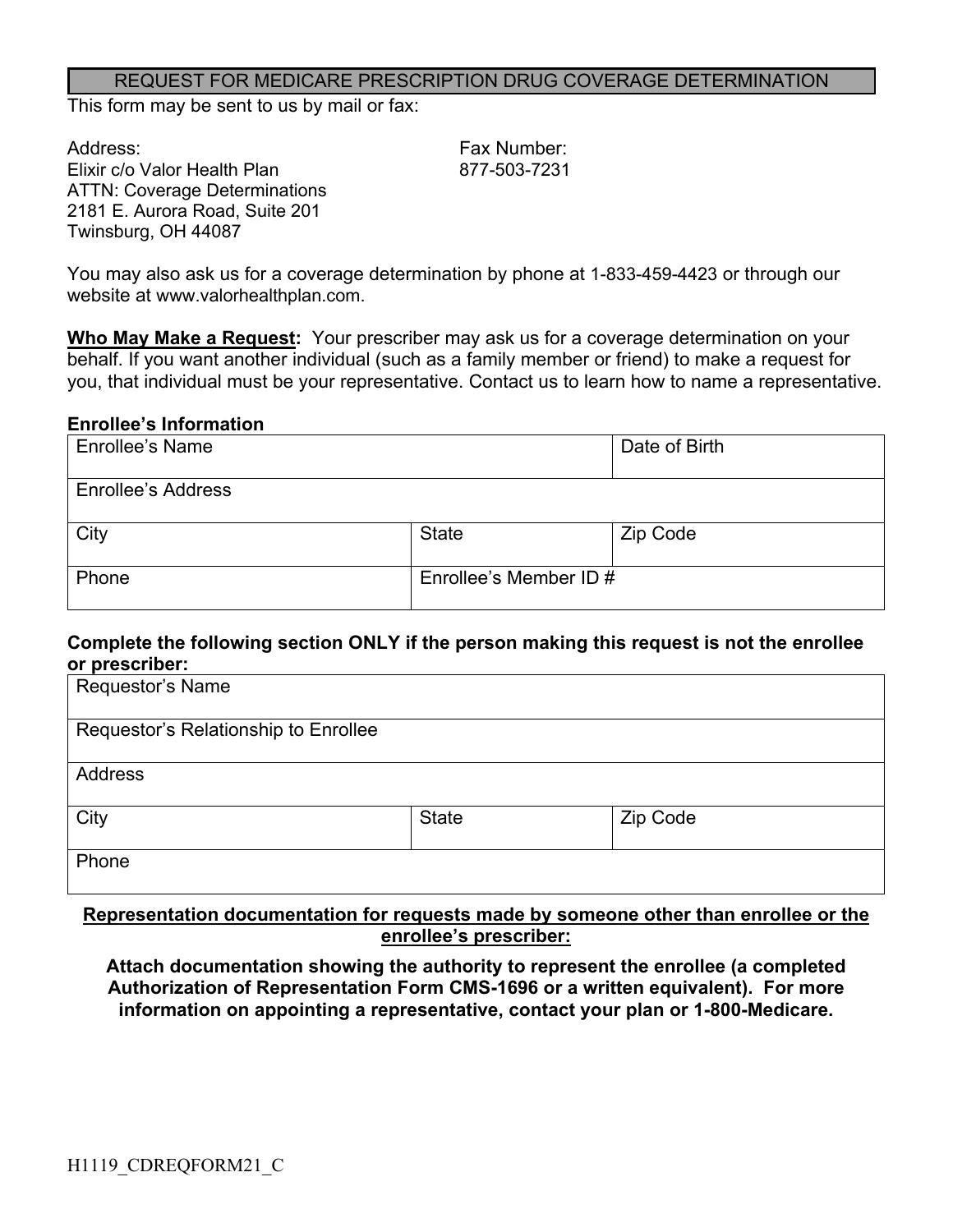**Name of prescription drug you are requesting** (if known, include strength and quantity requested per month):

## **Type of Coverage Determination Request**

☐ I need a drug that is not on the plan's list of covered drugs (formulary exception).*\**

 $\Box$  I have been using a drug that was previously included on the plan's list of covered drugs, but is being removed or was removed from this list during the plan year (formulary exception).*\**

 $\Box$  I request prior authorization for the drug my prescriber has prescribed.\*

 $\Box$  I request an exception to the requirement that I try another drug before I get the drug my prescriber prescribed (formulary exception).\*

 $\Box$  I request an exception to the plan's limit on the number of pills (quantity limit) I can receive so that I can get the number of pills my prescriber prescribed (formulary exception).<sup>\*</sup>

 $\Box$  My drug plan charges a higher copayment for the drug my prescriber prescribed than it charges for another drug that treats my condition, and I want to pay the lower copayment (tiering exception).*\**

 $\Box$  I have been using a drug that was previously included on a lower copayment tier, but is being moved to or was moved to a higher copayment tier (tiering exception).*\**

 $\Box$  My drug plan charged me a higher copayment for a drug than it should have.

 $\Box$ I want to be reimbursed for a covered prescription drug that I paid for out of pocket.

**\*NOTE: If you are asking for a formulary or tiering exception, your prescriber MUST provide a statement supporting your request. Requests that are subject to prior authorization (or any other utilization management requirement), may require supporting information. Your prescriber may use the attached "Supporting Information for an Exception Request or Prior Authorization" to support your request.**

Additional information we should consider *(attach any supporting documents)*:

## **Important Note: Expedited Decisions**

If you or your prescriber believe that waiting 72 hours for a standard decision could seriously harm your life, health, or ability to regain maximum function, you can ask for an expedited (fast) decision. If your prescriber indicates that waiting 72 hours could seriously harm your health, we will automatically give you a decision within 24 hours. If you do not obtain your prescriber's support for an expedited request, we will decide if your case requires a fast decision. You cannot request an expedited coverage determination if you are asking us to pay you back for a drug you already received.

H1119\_CDREQFORM21\_C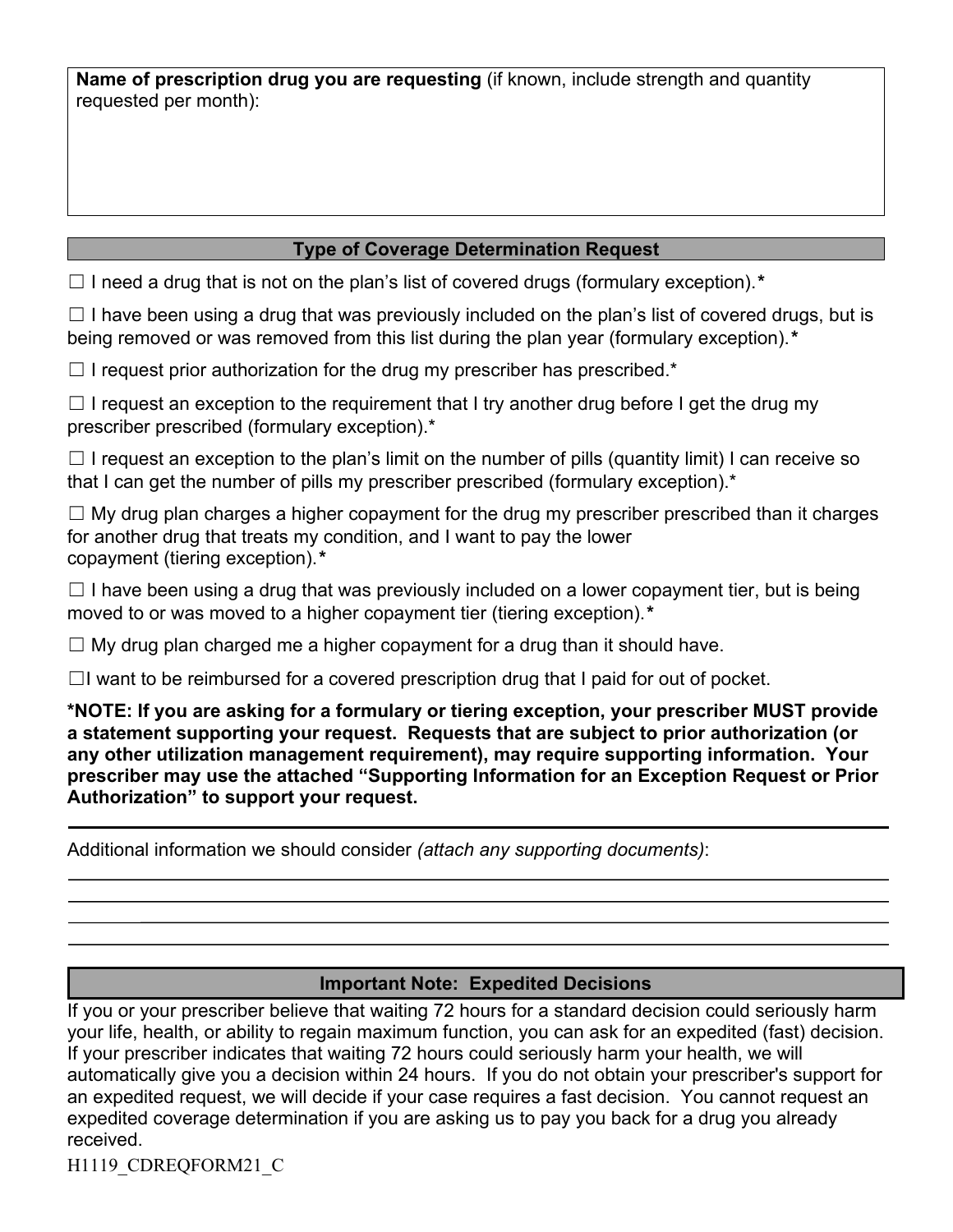# ☐**CHECK THIS BOX IF YOU BELIEVE YOU NEED A DECISION WITHIN 24 HOURS (if you have a supporting statement from your prescriber, attach it to this request).**

| Signature: | Date: |
|------------|-------|
|------------|-------|

### **Supporting Information for an Exception Request or Prior Authorization**

FORMULARY and TIERING EXCEPTION requests cannot be processed without a prescriber's supporting statement. PRIOR AUTHORIZATION requests may require supporting information.

☐**REQUEST FOR EXPEDITED REVIEW: By checking this box and signing below, I certify that applying the 72 hour standard review timeframe may seriously jeopardize the life or health of the enrollee or the enrollee's ability to regain maximum function.**

| <b>Prescriber's Information</b> |              |     |          |
|---------------------------------|--------------|-----|----------|
| Name                            |              |     |          |
| Address                         |              |     |          |
| City                            | <b>State</b> |     | Zip Code |
| <b>Office Phone</b>             |              | Fax |          |
| <b>Prescriber's Signature</b>   |              |     | Date     |

| <b>Diagnosis and Medical Information</b>                                                                                                                                                                                                                                                                                    |                                                        |  |                                         |  |
|-----------------------------------------------------------------------------------------------------------------------------------------------------------------------------------------------------------------------------------------------------------------------------------------------------------------------------|--------------------------------------------------------|--|-----------------------------------------|--|
| Medication:                                                                                                                                                                                                                                                                                                                 | Strength and Route of Administration:                  |  | Frequency:                              |  |
| Date Started:                                                                                                                                                                                                                                                                                                               | Expected Length of Therapy:<br>Quantity per 30 days    |  |                                         |  |
| $\Box$ NEW START                                                                                                                                                                                                                                                                                                            |                                                        |  |                                         |  |
| Height/Weight:                                                                                                                                                                                                                                                                                                              | Drug Allergies:                                        |  |                                         |  |
| DIAGNOSIS - Please list all diagnoses being treated with the requested<br>drug and corresponding ICD-10 codes.<br>(If the condition being treated with the requested drug is a symptom e.g. anorexia, weight loss, shortness of<br>breath, chest pain, nausea, etc., provide the diagnosis causing the symptom(s) if known) |                                                        |  | ICD-10 Code(s)                          |  |
| <b>Other RELAVENT DIAGNOSES:</b>                                                                                                                                                                                                                                                                                            |                                                        |  | ICD-10 Code(s)                          |  |
| <b>DRUG HISTORY:</b> (for treatment of the condition(s) requiring the requested drug)                                                                                                                                                                                                                                       |                                                        |  |                                         |  |
| <b>DRUGS TRIED</b><br>(if quantity limit is an issue, list unit<br>dose/total daily dose tried)                                                                                                                                                                                                                             | DATES of Drug Trials   RESULTS of previous drug trials |  | <b>FAILURE vs INTOLERANCE (explain)</b> |  |
|                                                                                                                                                                                                                                                                                                                             |                                                        |  |                                         |  |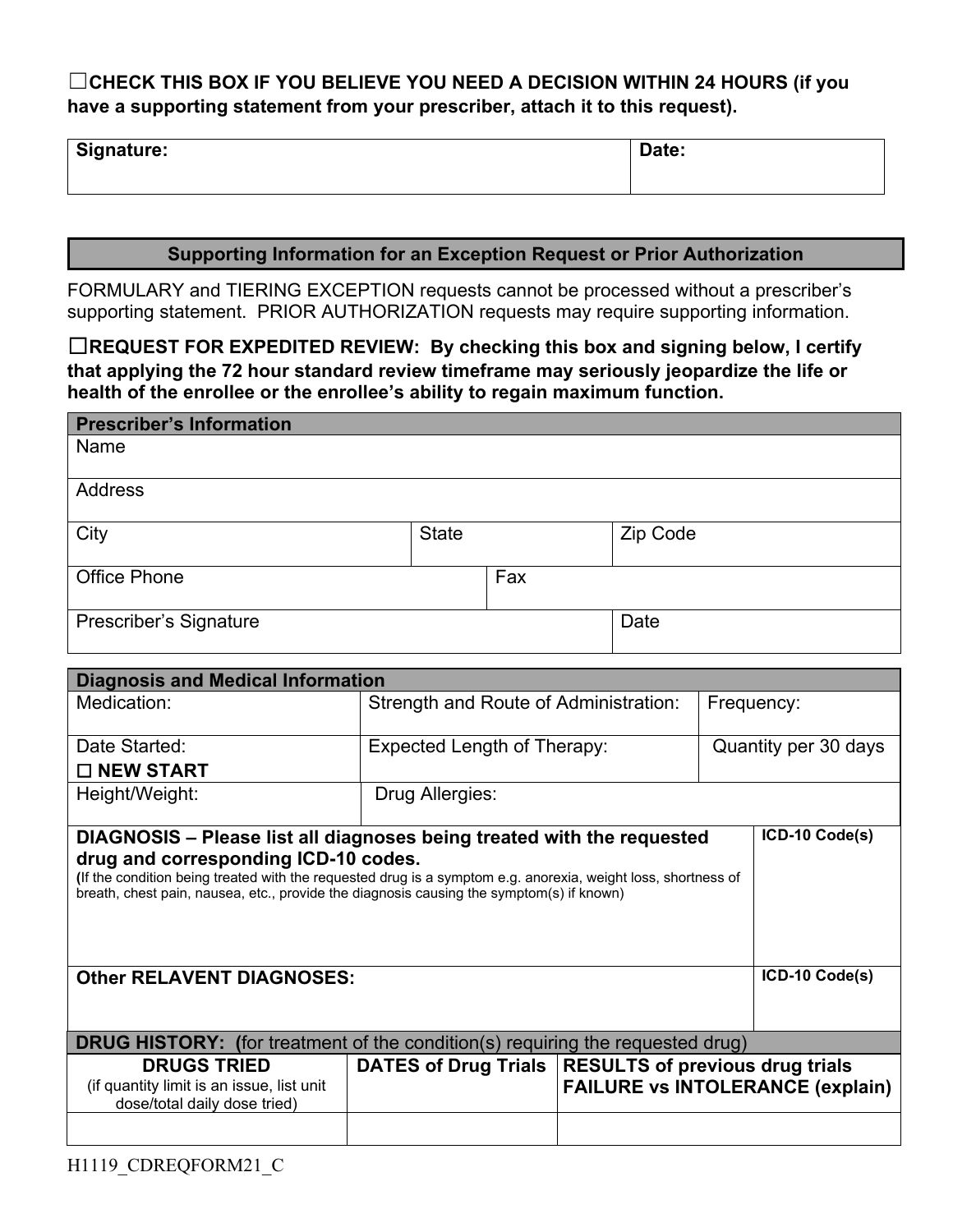| <b>DRUGS TRIED</b><br>(if quantity limit is an issue, list unit<br>dose/total daily dose tried) | <b>DATES of Drug Trials</b> | <b>RESULTS of previous drug trials</b><br><b>FAILURE vs INTOLERANCE (explain)</b>              |
|-------------------------------------------------------------------------------------------------|-----------------------------|------------------------------------------------------------------------------------------------|
|                                                                                                 |                             |                                                                                                |
|                                                                                                 |                             |                                                                                                |
|                                                                                                 |                             |                                                                                                |
|                                                                                                 |                             | What is the enrollee's current drug regimen for the condition(s) requiring the requested drug? |

| <b>DRUG SAFETY</b>                                                                                                                                                                                     |               |              |  |
|--------------------------------------------------------------------------------------------------------------------------------------------------------------------------------------------------------|---------------|--------------|--|
| Any FDA NOTED CONTRAINDICATIONS to the requested drug?                                                                                                                                                 | $\square$ YES | $\square$ NO |  |
| Any concern for a DRUG INTERACTION with the addition of the requested drug to the enrollee's current                                                                                                   |               |              |  |
| drug regimen?                                                                                                                                                                                          | $\square$ YES | $\square$ NO |  |
| If the answer to either of the questions noted above is yes, please 1) explain issue, 2) discuss the benefits<br>vs potential risks despite the noted concern, and 3) monitoring plan to ensure safety |               |              |  |
| HIGH RISK MANAGEMENT OF DRUGS IN THE ELDERLY                                                                                                                                                           |               |              |  |
| If the enrollee is over the age of 65, do you feel that the benefits of treatment with the requested drug                                                                                              |               |              |  |
| outweigh the potential risks in this elderly patient?                                                                                                                                                  | □ YES         | $\Box$ NO    |  |
| OPIOIDS - (please complete the following questions if the requested drug is an opioid)                                                                                                                 |               |              |  |
| What is the daily cumulative Morphine Equivalent Dose (MED)?                                                                                                                                           |               | mg/day       |  |
| Are you aware of other opioid prescribers for this enrollee?<br>If so, please explain.                                                                                                                 | $\square$ YES | $\square$ NO |  |
| Is the stated daily MED dose noted medically necessary?                                                                                                                                                | $\sqcap$ YES  | $\Box$ NO    |  |
| Would a lower total daily MED dose be insufficient to control the enrollee's pain?                                                                                                                     | $\square$ YES | $\square$ NO |  |
| <b>RATIONALE FOR REQUEST</b>                                                                                                                                                                           |               |              |  |